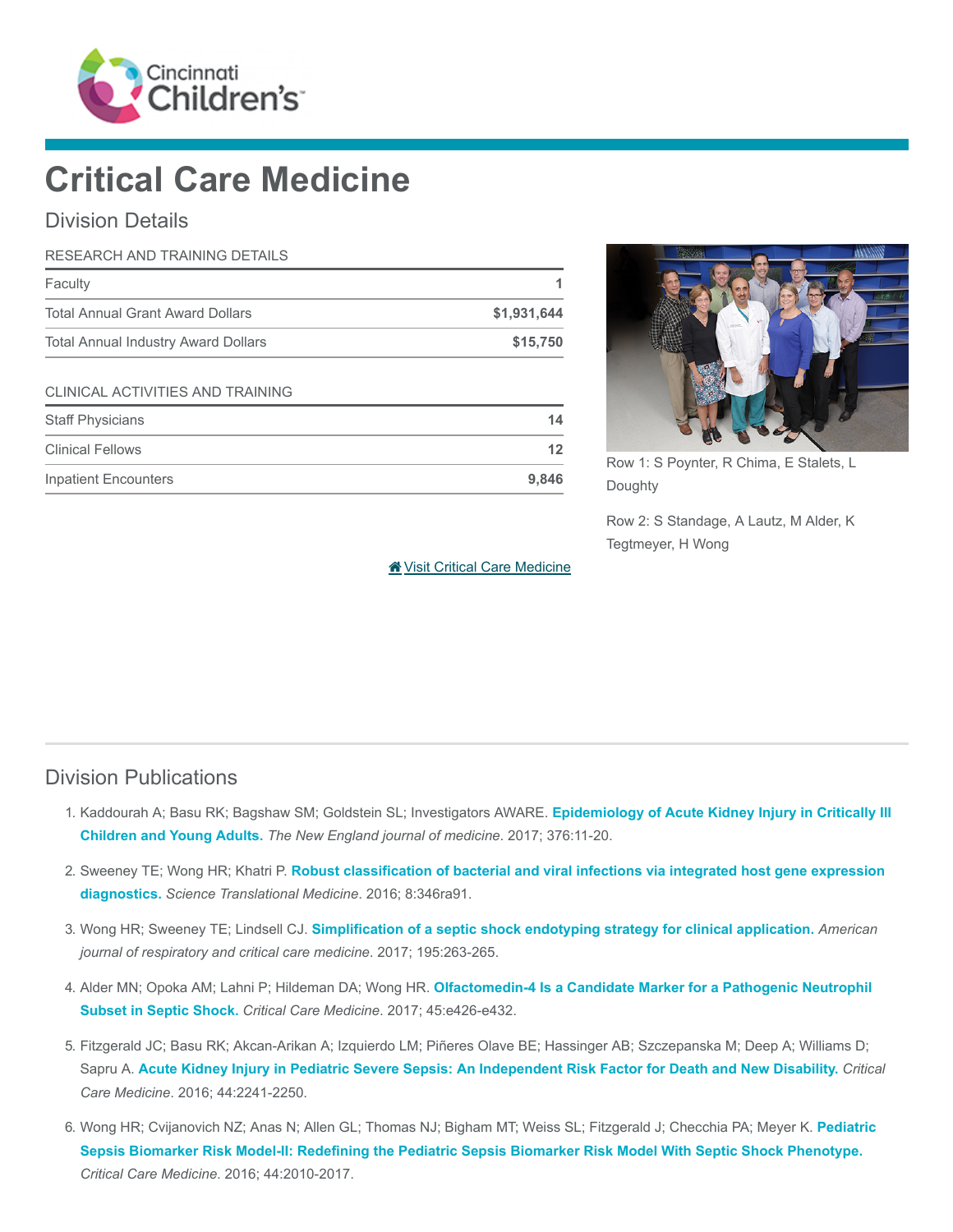- 7. Wong HR; Atkinson SJ; Cvijanovich NZ; Anas N; Allen GL; Thomas NJ; Bigham MT; Weiss SL; Fitzgerald JC; Checchia PA. [Combining Prognostic and Predictive Enrichment Strategies to Identify Children with Septic Shock Responsive to](https://www.ncbi.nlm.nih.gov/pubmed/27270179) Corticosteroids. Critical Care Medicine. 2016; 44:e1000-e1003.
- 8. Standage SW; Waworuntu RL; Delaney MA; Maskal SM; Bennion BG; Duffield JS; Parks WC; Liles WC; Mcguire JK. [Nonhematopoietic Peroxisome Proliferator-Activated Receptor-alpha Protects Against Cardiac Injury and Enhances Survival](https://www.ncbi.nlm.nih.gov/pubmed/26757163) in Experimental Polymicrobial Sepsis. Critical Care Medicine. 2016; 44:e594-e603.
- 9. Bhowmick M; Tokmina-Roszyk D; Onwuha-Ekpete L; Harmon K; Robichaud T; Fuerst R; Stawikowska R; Steffensen B; Roush W; Wong HR. [Second Generation Triple-Helical Peptide Inhibitors of Matrix Metalloproteinases.](https://www.ncbi.nlm.nih.gov/pubmed/28394608) Journal of Medicinal Chemistry. 2017; 60:3814-3827.
- 10. [Daly MC; Atkinson SJ; Varisco BM; Klingbeil L; Hake P; Lahni P; Piraino G; Wu D; Hogan SP; Zingarelli B.](https://www.ncbi.nlm.nih.gov/pubmed/27435263) Role of matrix metalloproteinase-8 as a mediator of injury in intestinal ischemia and reperfusion. The FASEB journal : official publication of the Federation of American Societies for Experimental Biology. 2016; 30:3453-3460.
- 11. [Klingbeil LR; Kim P; Piraino G; O'Connor M; Hake PW; Wolfe V; Zingarelli B.](https://www.ncbi.nlm.nih.gov/pubmed/28085510) Age-Dependent Changes in AMPK Metabolic Pathways in the Lung in a Mouse Model of Hemorrhagic Shock. American journal of respiratory cell and molecular biology. 2017; 56:585-596.
- 12. Turner TL; Bhavaraju VL; Luciw-Dubas UA; Hicks PJ; Multerer S; Osta A; McDonnell J; Poynter S; Schumacher DJ; Tenney-Soeiro R. [Validity Evidence From Ratings of Pediatric Interns and Subinterns on a Subset of Pediatric Milestones.](https://www.ncbi.nlm.nih.gov/pubmed/28225462) Academic Medicine. 2017; 92:809-819.
- 13. [Pfeiffer TM; Rotz SJ; Ryan TD; Hirsch R; Taylor M; Chima R; Pate A; Hlavaty J; Grimley M; Myers K.](https://www.ncbi.nlm.nih.gov/pubmed/27991890) Pericardial effusion requiring surgical intervention after stem cell transplantation: a case series. Bone Marrow Transplantation. 2017; 52:630-633.
- 14. [Kaplan JM; Nowell M; Lahni P; Shen H; Shanmukhappa SK; Zingarelli B.](https://www.ncbi.nlm.nih.gov/pubmed/27172993) Obesity Enhances Sepsis-Induced Liver Inflammation and Injury in Mice. Obesity. 2016; 24:1480-1488.
- 15. Jacobs L; Wong HR. [Emerging infection and sepsis biomarkers: will they change current therapies?.](https://www.ncbi.nlm.nih.gov/pubmed/27533847) Expert Review of Antiinfective Therapy. 2016; 14:929-941.
- 16. [Atkinson SJ; Varisco BM; Sandquist M; Daly MN; Klingbeil L; Kuethe JW; Midura EF; Harmon K; Opoka A; Lahni P.](https://www.ncbi.nlm.nih.gov/pubmed/27506554) Matrix Metalloproteinase-8 Augments Bacterial Clearance in a Juvenile Sepsis Model. Molecular medicine (Cambridge, Mass.). 2016; 22:455-463.
- 17. Varisco BM; Sbragia L; Chen J; Scorletti F; Joshi R; Wong HR; Lopes-Figueira R; Oria M; Peiro J. Excessive Reversal of Epidermal [Growth Factor Receptor and Ephrin Signaling Following Tracheal Occlusion in Rabbit Model of Congenital Diaphragmatic](https://www.ncbi.nlm.nih.gov/pubmed/27452320) Hernia. Molecular medicine (Cambridge, Mass.). 2016; 22:398-411.
- 18. [Cvijanovich NZ; King JC; Flori HR; Gildengorin G; Vinks AA; Wong HR.](https://www.ncbi.nlm.nih.gov/pubmed/25700179) Safety and Dose Escalation Study of Intravenous Zinc Supplementation in Pediatric Critical Illness. Journal of Parenteral and Enteral Nutrition. 2016; 40:860-868.
- 19. [Standage SW; Bennion BG; Knowles TO; Ledee DR; Portman MA; McGuire JK; Liles WC; Olson AK.](https://www.ncbi.nlm.nih.gov/pubmed/27881386) PPAR alpha augments heart function and cardiac fatty acid oxidation in early experimental polymicrobial sepsis. American journal of physiology. Heart and circulatory physiology. 2017; 312:H239-H249.
- 20. Zingarelli B; Kaplan JM. [WHAT'S NEW IN SHOCK, MAY 2017?.](https://www.ncbi.nlm.nih.gov/pubmed/28410330) Shock. 2017; 47:533-536.
- 21. [Matsiukevich D; Piraino G; Klingbeil LR; Hake PW; Wolfe V; O'Connor M; Zingarelli B.](https://www.ncbi.nlm.nih.gov/pubmed/27513082) The AMPK Activator Aicar Ameliorates Age-Dependent Myocardial Injury in Murine Hemorrhagic Shock. Shock. 2017; 47:70-78.
- 22. Wong HR; Lindsell CJ. [An enrichment strategy for sepsis clinical trials.](https://www.ncbi.nlm.nih.gov/pubmed/27454383) Shock. 2016; 46:632-634.
- 23. [Ganatra HA; Varisco BM; Harmon K; Lahni P; Opoka A; Wong HR.](https://www.ncbi.nlm.nih.gov/pubmed/27821649) Zinc supplementation leads to immune modulation and improved survival in a juvenile model of murine sepsis. Innate immunity. 2017; 23:67-76.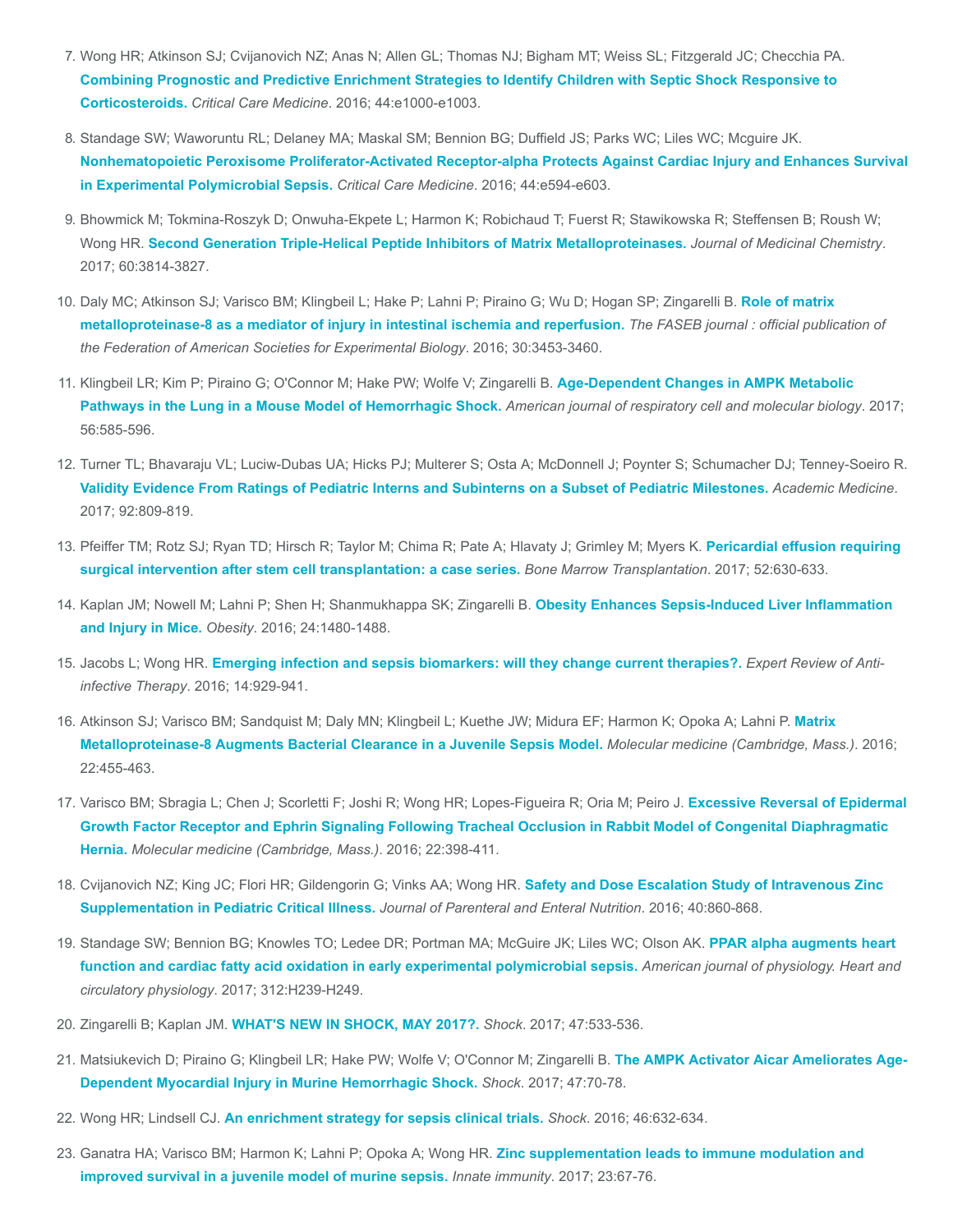24. [Menon K; McNally D; O'Hearn K; Acharya A; Wong HR; Lawson M; Ramsay T; McIntyre L; Gilfoyle E; Tucci M.](https://www.ncbi.nlm.nih.gov/pubmed/28406862) A Randomized Controlled Trial of Corticosteroids in Pediatric Septic Shock: A Pilot Feasibility Study. Pediatric Critical Care Medicine. 2017; 18:505-512.

25. Jacobs L; Wong HR. [Sepsis Subclasses: Be Careful of What You Wish for.](https://www.ncbi.nlm.nih.gov/pubmed/28574905) Pediatric Critical Care Medicine. 2017; 18:591-592.

# Grants, Contracts, and Industry Agreements

## Annual Grant Award Dollars

| Investigator                | <b>Title</b>                                                                                         | Sponsor                                                                           | ID                              | <b>Dates</b>                       | Amount   |
|-----------------------------|------------------------------------------------------------------------------------------------------|-----------------------------------------------------------------------------------|---------------------------------|------------------------------------|----------|
| Ranjit Chima, MD            | Heart and Lung Failure -<br>Pediatric Insulin Titration Trial                                        | National Institutes of Health<br>(Children's Hospital Boston)                     | U01 HL107681                    | 07/01/2011                         | \$22,499 |
|                             |                                                                                                      |                                                                                   |                                 | 06/30/2017                         |          |
| Sue Poynter, MD             | Multi-Center Trial of Limiting<br>PGY 2&3 Resident Work<br>Hours in ICU                              | National Institutes of Health<br>(Brigham & Women's<br>Hospital)                  | U01 HL111478                    | 09/15/2012 \$449,216               |          |
|                             |                                                                                                      |                                                                                   |                                 | 01/31/2018                         |          |
| Hector R Wong, MD           | Novel Diagnostic and<br><b>Stratification Tools for Septic</b><br>Shock                              | National Institutes of Health                                                     | <b>R01</b><br>GM108025          | 05/01/2014 \$489,450<br>02/28/2018 |          |
| Brian Varisco, MD           | Chymotrypsin Like Elastase-1 Francis Family Foundation<br>Links Alveolar and<br>Microvascular Growth |                                                                                   | PBF - Varisco                   | 07/01/2014 \$54,000<br>06/30/2017  |          |
| Basilia Zingarelli, MD, PhD | Duplex miR-223 and<br><b>Exosomes in Sepsis</b>                                                      | National Institutes of Health<br>(University of Cincinnati)                       | <b>R01</b><br>GM112930          | 01/01/2015 \$16,797<br>12/31/2018  |          |
| Basilia Zingarelli, MD, PhD | Age-dependent Mechanisms<br>of Metabolic Recovery in<br>Hemorrhagic Shock                            | National Institutes of Health                                                     | <b>R01</b><br>GM115973          | 09/01/2015 \$308,100<br>08/31/2019 |          |
| Brian Varisco, MD           | Lung Regeneration Following<br><b>Posterior Spinal Fusion</b>                                        | <b>Scoliosis Research Society</b>                                                 | Varisco_SRS                     | 01/01/2015 \$5,000<br>12/31/2017   |          |
| Brian Varisco, MD           | Cela1 Mediates Stretch-<br>regulated Elastin Remodeling<br>During Alveolar Septation                 | National Institutes of Health                                                     | K08 HL131261                    | 01/07/2016 \$195,750<br>12/31/2019 |          |
| Lesley Doughty, MD          | Early Rehabilitation Protocol<br>in the Pediatric ICU for<br>Children with Acute Brain<br>Injury     | Patient-Centered Outcome<br>Research Inst. (Children's<br>Hospital of Pittsburgh) | CER-1310-<br>08343              | 09/01/2015 \$77,770<br>08/31/2017  |          |
| Derek Wheeler, MD           | Therapeutic Hypothermia<br>After Pediatric Cardiac Arrest<br>'THAPCA' Trials                         | National Institute for Health<br>Research (University of<br>Michigan)             | U01 HL094345 03/01/2013 \$4,000 | 02/28/2017                         |          |
| Erika L Stalets, MD         | A Randomized Double Blind<br>Phase 3 Study Comparing the                                             | National Institutes of Health<br>(Social & Scientific Systems,                    | CRB-SSS-S-<br>16-004923         | 06/20/2016 \$19,600                |          |